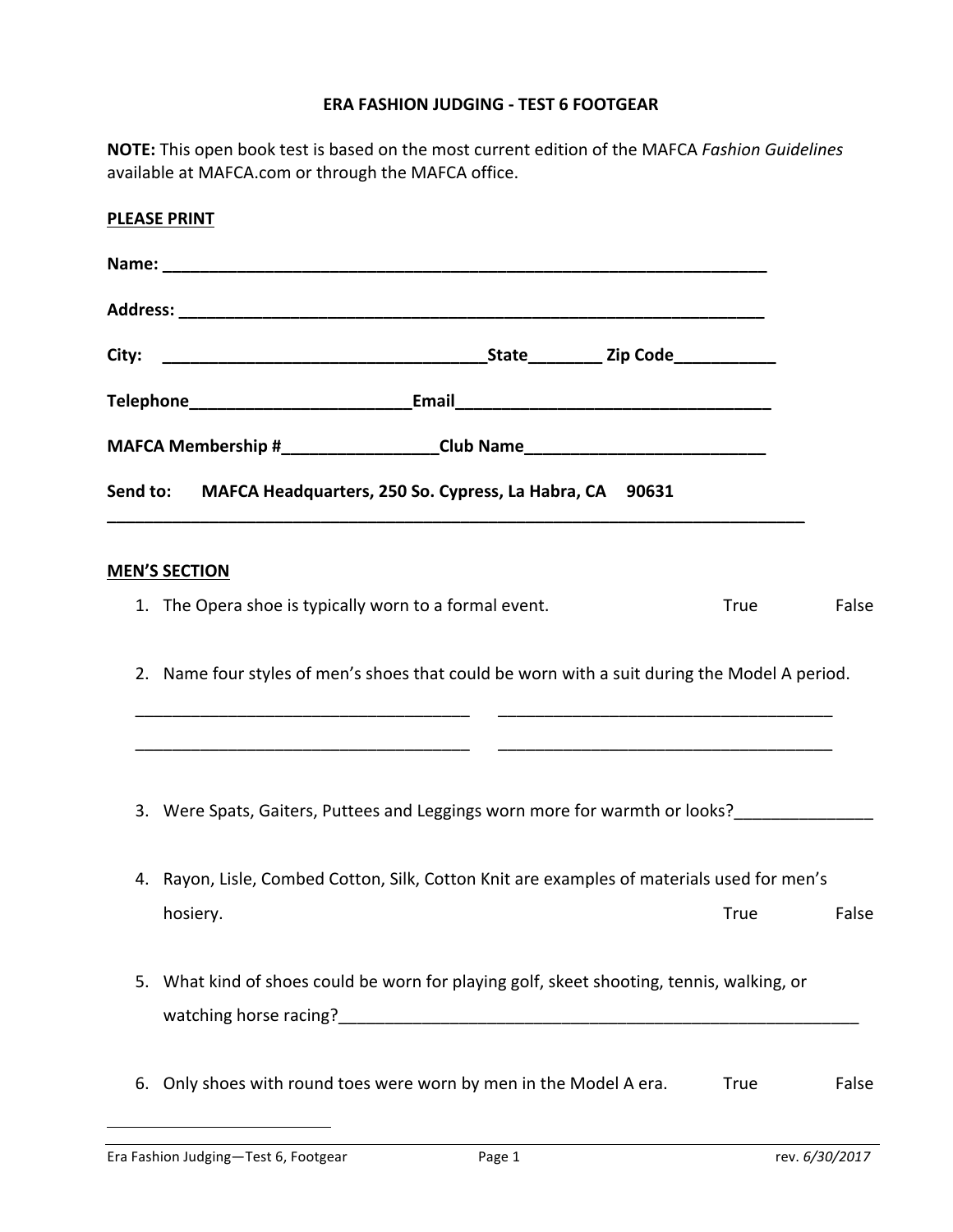## **WOMEN'S FOOTGEAR**

|  |  | 7. Name 4 heel heights or styles mentioned during the model A years. |  |  |  |
|--|--|----------------------------------------------------------------------|--|--|--|
|--|--|----------------------------------------------------------------------|--|--|--|

8. In the Model A era, mention of 'spiked heel' referred to how thin they were as opposed to how high the heel. True False

\_\_\_\_\_\_\_\_\_\_\_\_\_\_\_\_\_\_\_\_\_\_\_\_\_\_\_\_\_\_\_\_\_\_\_\_ \_\_\_\_\_\_\_\_\_\_\_\_\_\_\_\_\_\_\_\_\_\_\_\_\_\_\_\_\_\_\_\_\_\_\_\_

\_\_\_\_\_\_\_\_\_\_\_\_\_\_\_\_\_\_\_\_\_\_\_\_\_\_\_\_\_\_\_\_\_\_\_\_ \_\_\_\_\_\_\_\_\_\_\_\_\_\_\_\_\_\_\_\_\_\_\_\_\_\_\_\_\_\_\_\_\_\_\_\_

9. Generally, evening shoes had graceful, slender heels and were most often made of fabric. Name 4 types of fabric used:

\_\_\_\_\_\_\_\_\_\_\_\_\_\_\_\_\_\_\_\_\_\_\_\_\_\_\_\_\_\_\_\_\_\_\_\_ \_\_\_\_\_\_\_\_\_\_\_\_\_\_\_\_\_\_\_\_\_\_\_\_\_\_\_\_\_\_\_\_\_\_\_\_

\_\_\_\_\_\_\_\_\_\_\_\_\_\_\_\_\_\_\_\_\_\_\_\_\_\_\_\_\_\_\_\_\_\_\_\_ \_\_\_\_\_\_\_\_\_\_\_\_\_\_\_\_\_\_\_\_\_\_\_\_\_\_\_\_\_\_\_\_\_\_\_\_

\_\_\_\_\_\_\_\_\_\_\_\_\_\_\_\_\_\_\_\_\_\_\_\_\_ \_\_\_\_\_\_\_\_\_\_\_\_\_\_\_\_\_\_\_\_\_\_\_\_\_ \_\_\_\_\_\_\_\_\_\_\_\_\_\_\_\_\_\_\_\_\_\_\_\_\_

- 10. Name the three categories of sandals in the Model A era.
- 11. Which of the following women's shoe styles were worn during the Model A era? *(Circle the correct answer)*
	- a. Daytime
	- b. Afternoon-Evening
	- c. Casual-Spectator
	- d. Active Sports
	- e. Lounging
	- f. All of the above

12. Four materials used in women's hosiery were silk, Rayon, mercerized cotton, and wool.

True False

13. What types of stockings were recommended for women's sports and everyday wear?

\_\_\_\_\_\_\_\_\_\_\_\_\_\_\_\_\_\_\_\_\_\_\_\_\_\_\_\_\_\_\_\_\_\_\_\_

\_\_\_\_\_\_\_\_\_\_\_\_\_\_\_\_\_\_\_\_\_\_\_\_\_\_\_\_\_\_\_\_\_\_\_\_ \_\_\_\_\_\_\_\_\_\_\_\_\_\_\_\_\_\_\_\_\_\_\_\_\_\_\_\_\_\_\_\_\_\_\_\_

\_\_\_\_\_\_\_\_\_\_\_\_\_\_\_\_\_\_\_\_\_\_\_\_\_\_\_\_\_\_\_\_\_\_\_\_ \_\_\_\_\_\_\_\_\_\_\_\_\_\_\_\_\_\_\_\_\_\_\_\_\_\_\_\_\_\_\_\_\_\_\_\_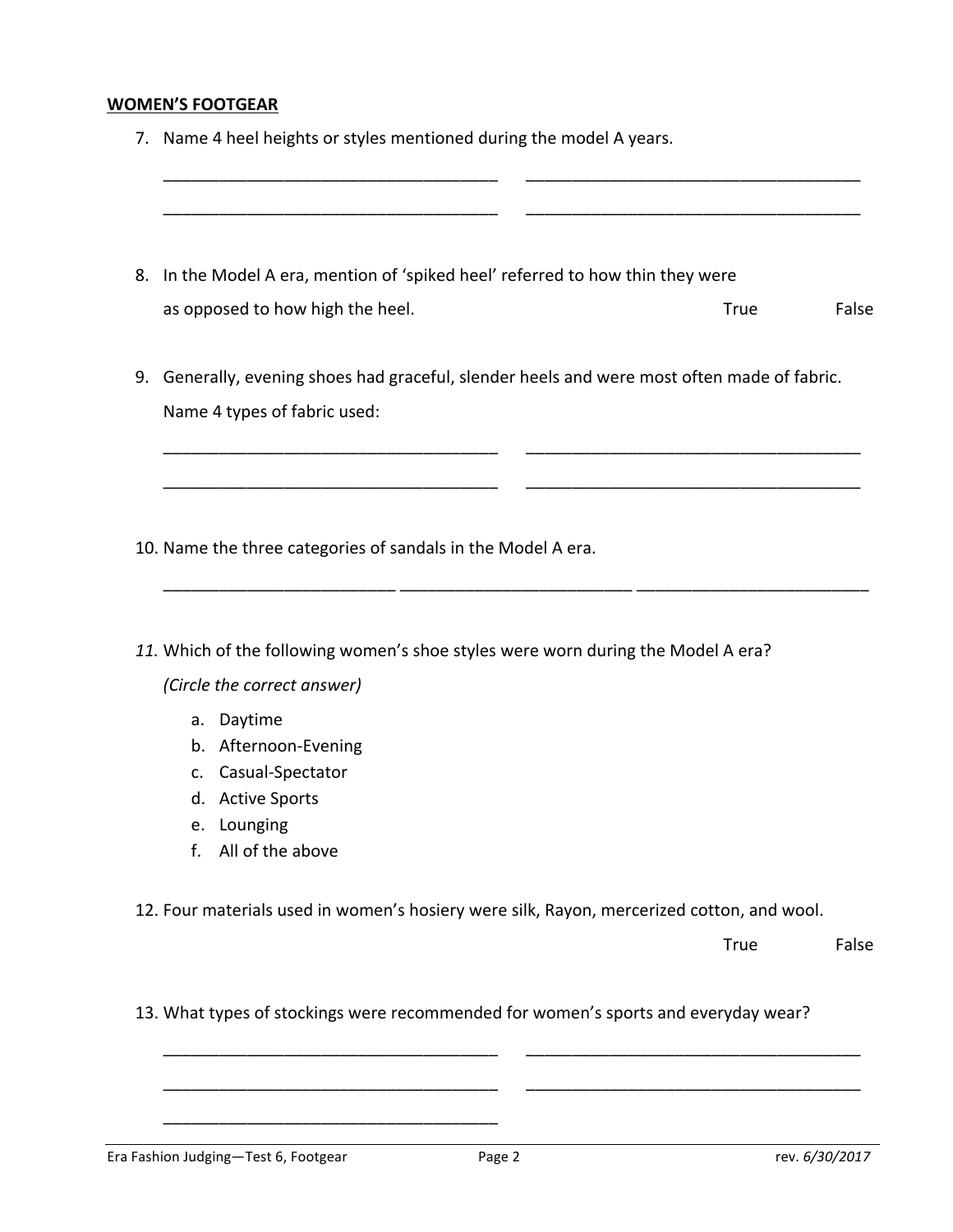|     | 14. Fancy designs up the side of the hose were called |                                                                                              |  |    | or                                         |             |       |
|-----|-------------------------------------------------------|----------------------------------------------------------------------------------------------|--|----|--------------------------------------------|-------------|-------|
|     |                                                       | 15. Black, blue, and brown were popular shoe colors that would harmonize with most outfits.  |  |    |                                            |             |       |
|     |                                                       |                                                                                              |  |    |                                            | True        | False |
|     |                                                       | 16. List four ways to hold up stockings:                                                     |  |    |                                            |             |       |
|     |                                                       |                                                                                              |  |    |                                            |             |       |
|     |                                                       | 17. Silk and lisle stockings came in several weights and varying sheerness, which determined |  |    |                                            |             |       |
|     |                                                       | what time of day they were worn. Match the type of hosiery to when/where worn.               |  |    |                                            |             |       |
|     | a.                                                    | Service weight                                                                               |  | 1. | Nice woolen dresses or afternoon ensembles |             |       |
|     | b.                                                    | Medium weight                                                                                |  | 2. | Thicker and sturdier/ household chores     |             |       |
|     | C <sub>1</sub>                                        | Chiffon lisle                                                                                |  | 3. | Varying sheerness/Dressier occasions       |             |       |
|     |                                                       | d. Chiffon Silk stockings                                                                    |  | 4. | Casual trips, shopping                     |             |       |
|     |                                                       | <b>CHILDREN'S SECTION</b>                                                                    |  |    |                                            |             |       |
| 18. |                                                       | Through age _______________ both sexes wore oxfords and one or two strap shoes.              |  |    |                                            |             |       |
| 19. |                                                       | Children's shoe styles changed during 1928-31.                                               |  |    |                                            | <b>True</b> | False |
| 20. |                                                       | Infants, toddlers and preschool children basically all wore the same style shoes.            |  |    |                                            |             |       |
|     |                                                       |                                                                                              |  |    |                                            | True        | False |
| 21. |                                                       | Junior boys, aged 14 and older, wore essentially the same styles as men.                     |  |    |                                            |             |       |
|     |                                                       |                                                                                              |  |    |                                            | True        | False |
| 22. |                                                       | Junior girls, aged 14 and older wore shoes very similar to women's, the difference was       |  |    |                                            |             |       |

\_\_\_\_\_\_\_\_\_\_\_\_\_\_\_\_\_\_\_\_\_\_\_\_\_\_\_\_\_\_\_\_\_\_\_\_\_\_\_\_\_\_\_\_\_\_\_\_\_\_\_\_\_\_\_\_\_\_\_\_\_\_\_\_\_\_\_\_\_\_\_\_\_\_\_\_\_